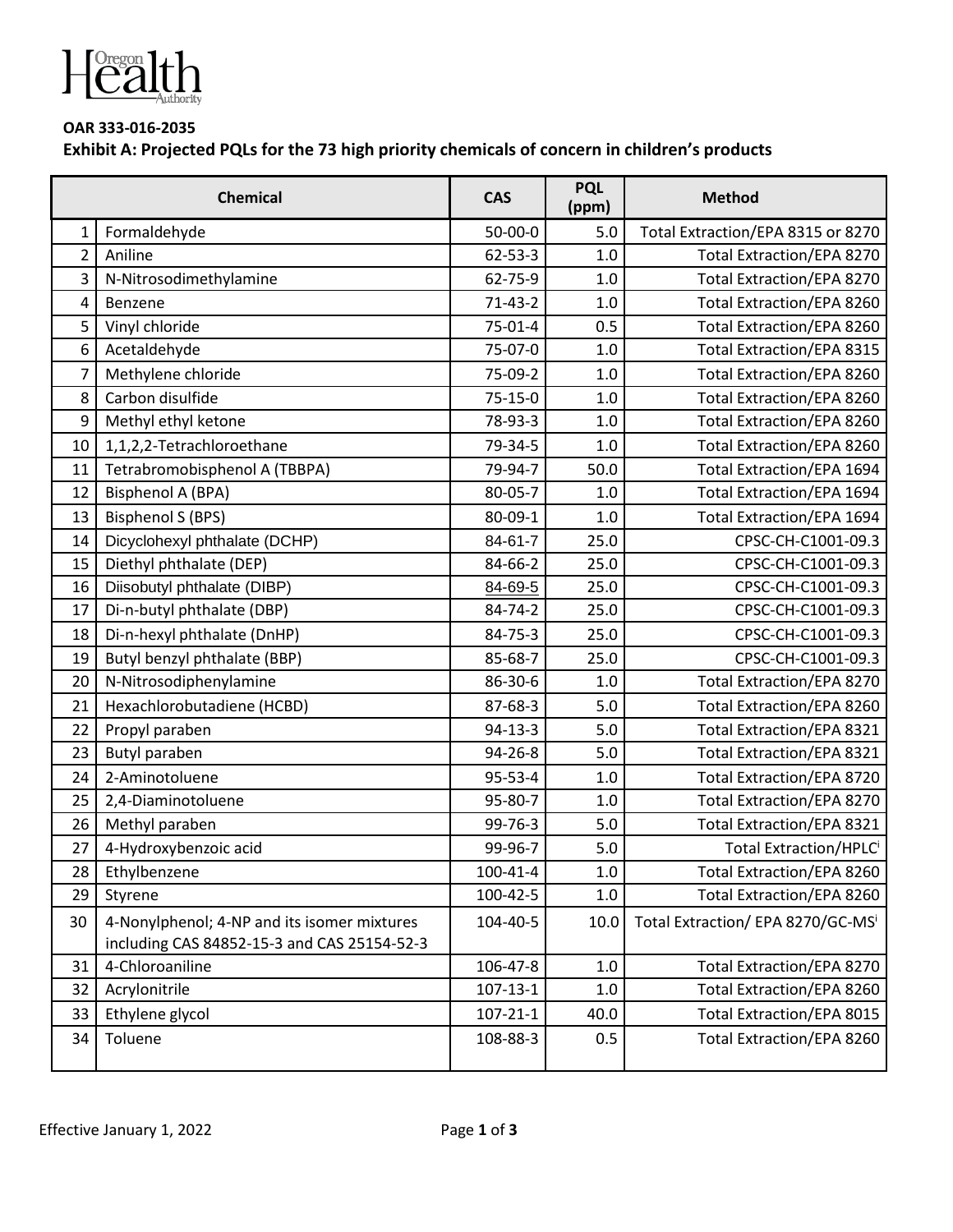|    | <b>Chemical</b>                                                                                         | <b>CAS</b> | <b>PQL</b><br>(ppm) | <b>Method</b>                                           |
|----|---------------------------------------------------------------------------------------------------------|------------|---------------------|---------------------------------------------------------|
| 35 | Phenol                                                                                                  | 108-95-2   | 1.0                 | <b>Total Extraction/EPA 8270</b>                        |
| 36 | 2-Methoxyethanol                                                                                        | 109-86-4   | 10.0                | <b>Total Extraction/EPA 8015</b>                        |
| 37 | Ethylene glycol monoethyl ether                                                                         | 110-80-5   | 10.0                | Total Extraction/EPA 8015                               |
| 38 | Triphenyl phosphate (TPP)                                                                               | 115-86-6   | 50.0                | Total Extraction/EPA 8270                               |
| 39 | Tris(2-chloroethyl) phosphate (TCEP)                                                                    | 115-96-8   | 50.0                | <b>Total Extraction/EPA 8270</b>                        |
| 40 | Di-2-ethylhexyl phthalate (DEHP)                                                                        | 117-81-7   | 25.0                | CPSC-CH-C1001-09.3                                      |
| 41 | Di-n-octyl phthalate (DnOP)                                                                             | 117-84-0   | 25.0                | CPSC-CH-C1001-09.3                                      |
| 42 | Hexachlorobenzene                                                                                       | 118-74-1   | 1.0                 | <b>Total Extraction/EPA 8270</b>                        |
| 43 | 3,3'-Dimethylbenzidine and Dyes Metabolized to<br>same                                                  | 119-93-7   | 1.0                 | <b>Total Extraction/EPA 8270</b>                        |
| 44 | Ethyl paraben                                                                                           | 120-47-8   | 5.0                 | <b>Total Extraction/EPA 8321</b>                        |
| 45 | 1,4-Dioxane                                                                                             | 123-91-1   | 20.0                | <b>Total Extraction/EPA 8260</b>                        |
| 46 | Tetrachloroethene                                                                                       | 127-18-4   | 0.5                 | Total Extraction/EPA 8260                               |
| 47 | Benzophenone-2 (Bp-2)                                                                                   | 131-55-5   | 5.0                 | Total Extraction/ GC-FIDi                               |
| 48 | 4-tert-Octylphenol                                                                                      | 140-66-9   | 10.0                | Total Extraction/ GC-MSi                                |
| 49 | Estragole                                                                                               | 140-67-0   | 10.0                | Total Extraction/ GC-MSi                                |
| 50 | 2-Ethylhexanoic Acid                                                                                    | 149-57-5   | 5.0                 | Total Extraction/ GC-MSi                                |
| 51 | Pentachlorobenzene                                                                                      | 608-93-5   | 1.0                 | <b>Total Extraction/EPA 8270</b>                        |
| 52 | <b>Bisphenol F (BPF)</b>                                                                                | 620-92-8   | 1.0                 | Total Extraction/ EPA 1694                              |
| 53 | C.I. Solvent Yellow 14                                                                                  | 842-07-9   | 1.0                 | Total Extraction/LC-M/MSi                               |
| 54 | N-Methylpyrrolidone                                                                                     | 872-50-4   | 1.0                 | Total Extraction/8015/8270                              |
| 55 | Decabromodiphenyl ether (BDE-209)                                                                       | 1163-19-5  | 10.0                | Total Extraction/8270                                   |
| 56 | Ethylhexyl diphenyl phosphate (EHDPP)                                                                   | 1241-94-7  | 50.0                | Total Extraction/ GC-MS <sup>i</sup>                    |
| 57 | Perfluorooctane sulfonic acid and its salts; (PFOS)                                                     | 1763-23-1  | 0.001               | Total Extraction/ LC-M/MSi                              |
| 58 | 4-Octylphenol                                                                                           | 1806-26-4  | 10.0                | Total Extraction/ GC-MSi                                |
| 59 | 2-Ethyl-hexyl-4-methoxycinnamate                                                                        | 5466-77-3  | 5.0                 | <b>Total Extraction/HPLC</b>                            |
| 60 | Mercury & mercury compounds                                                                             | 7439-97-6  | 0.5                 | Total Digestion/EPA <sup>ii</sup>                       |
| 61 | Antimony & Antimony compounds                                                                           | 7440-36-0  | 1.0                 | Total Digestion (EPA 3052)/ EPA<br>6020iii              |
| 62 | Arsenic & Arsenic compounds including<br>arsenic trioxide (1327-53-3) and dimethyl<br>arsenic (75-60-5) | 7440-38-2  | 1.0                 | Total Digestion (EPA 3052)/ EPA<br>6020 <sup>ii</sup>   |
| 63 | Cadmium & cadmium compounds                                                                             | 7440-43-9  | 1.0                 | Total Digestion (EPA 3052)/ EPA<br>$6020$ <sup>ii</sup> |
| 64 | Cobalt & Cobalt compounds                                                                               | 7440-48-4  | 1.0                 | Total Digestion (EPA 3052)/ EPA<br>6020 <sup>ii</sup>   |
| 65 | Tris(1-chloro-2-propyl) phosphate (TCPP)                                                                | 13674-84-5 | 50.0                | Total Extraction/EPA 8270                               |
| 66 | Tris(1,3-dichloro-2-propyl) phosphate (TDCPP)                                                           | 13674-87-8 | 50.0                | Total Extraction/EPA 8270                               |
| 67 | Butylated hydroxyanisole (BHA)                                                                          | 25013-16-5 | 10.0                | Total Extraction/ GC-MSi                                |
| 68 | Hexabromocyclododecane                                                                                  | 25637-99-4 | 50.0                | Total Extraction/ EPA 1694                              |